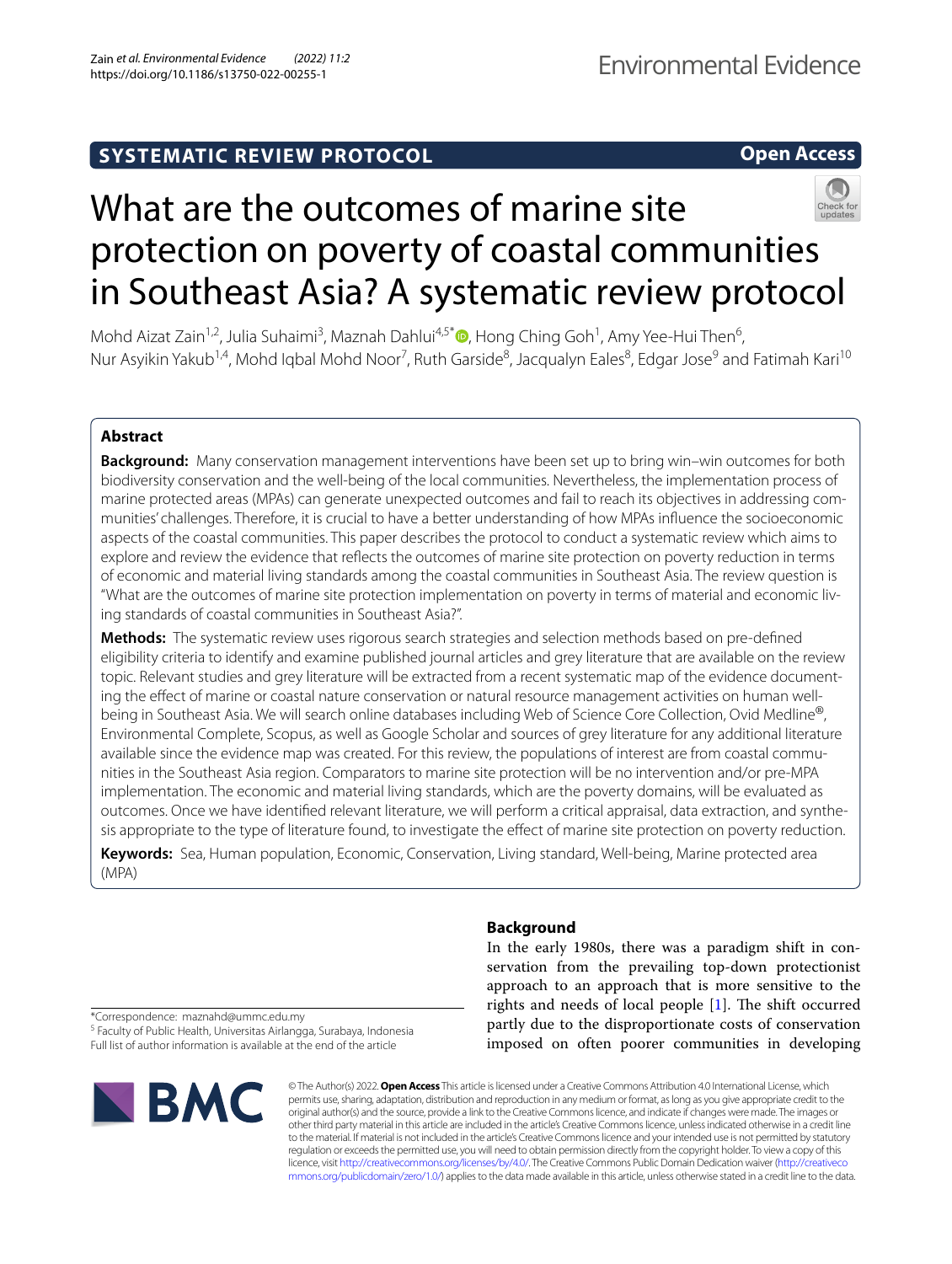countries, and due to the recognition of importance of gaining local communities' support to achieve conservation goals  $[2, 3]$  $[2, 3]$  $[2, 3]$  $[2, 3]$ . This led to the introduction of the concept of integrated protected areas, which has dual goals of nature conservation and poverty reduction among the local community. Despite the goals having been reinvented this way, the evaluation in terms of social outcome of many protected areas remains poorly understood due to the lack of evaluation in this area as compared to that in the biological domains. In addition, there has been mixed evidence of the direction and strength of reported social outcomes of protected areas [\[2,](#page-5-1) [4](#page-5-3), [5\]](#page-5-4).

The definition of coastal community is not consistent across the literature, but it can be described as a human settlement along a thin strip of coastal land or on the water along the boundaries between the sea and the land, including seaside towns and ports [[6\]](#page-5-5). Coastal communities have benefted in terms of human health and wellbeing from numerous ecosystem services provided by the sea and coastal areas such as protein-rich food, economic development of the tourism sector, commercial fsheries, sociocultural benefts, and natural defence against floods and storms. Demand for these ecosystem services has increased, despite the acknowledgment of the marine environment deterioration caused by it. This has led to a global increase of systematic and integrative marine governance especially in Southeast Asian (SEA) countries, which consist of many low- and middle-income countries with richness and abundance of biodiversity owing to their tropical ecosystem [\[7\]](#page-5-6).

Several coastal communities including those in the SEA region have reported problems with the accessibility of sufficient water, food, and energy sources  $[8-11]$  $[8-11]$ . Furthermore, the implementation of marine site protection in coastal areas can be challenging for coastal communities especially for smallholder farmers, fshermen, and vulnerable and marginalised populations  $[2, 12-15]$  $[2, 12-15]$  $[2, 12-15]$  $[2, 12-15]$ . The loss of economic opportunities together with a frequent lack of infrastructure in the underdeveloped areas may then undermine their health, nutrition, and quality of life [[6\]](#page-5-5).

On the other hand, there is also evidence for the positive efects of MPAs on the welfare of coastal communities. In a previous review article that examined the outcomes of MPA establishment on human welfare, it was concluded that food security among local people remained stable or increased following MPA establishment. An increase was also observed in resource rights of the locals, and the efects were positively correlated with the MPA zoning [\[16\]](#page-6-3). Moreover, a previous study showed that the local coastal communities in the United Kingdom generally perceived improvement in their social, economic, and environmental benefts after 2 years (2008–2010) of MPA establishment in Lyme Bay, United Kingdom [[17\]](#page-6-4). Taken together, the outcomes of MPAs on human welfare or well-being appear mixed. The heterogeneity is perhaps due to the diferent geographical locations, diferent marine policies and governances, and the sociocultural situations of the coastal communities. Therefore, it has been assumed that if MPAs are established, it will change the economic and material living standards of coastal communities because MPAs can result in increased local fsh catch but can also restrict access to marine resources, especially among marginalised and vulnerable populations.

There are various systematic review methodologies  $[18]$  $[18]$  $[18]$ . This paper aims to describe the agreed process that will be undertaken when conducting the systematic review which will gather evidence from many diferent countries and diferent authors, so that a standardised process can be followed. This systematic review will synthesise the available evidence on the outcome of marine site protection on poverty among the coastal communities in the SEA region. By systematically reviewing the evidence and context of individual case studies, this greater understanding can support efforts to minimise any negative effects of MPA on the local community  $[19–22]$  $[19–22]$ . The information may be used as evidence to formulate regulations related to conservation and human welfare in the marine site protection areas which could help increase acceptance of the local community towards MPA policy. This is important as the policymakers in the future may establish more coastal areas as MPAs based on the current trend.

#### **Stakeholder engagement**

The systematic review topic and questions have been formulated based on the fndings/outcomes from a stakeholder meeting conducted on 22 March 2018 at Kota Kinabalu, Sabah. The attendees of the stakeholder meeting included government agencies, non-governmental agencies (NGOs), tour operators, and the local communities of Sabah. The research team had conducted several interviews with key local stakeholders in Tun Mustapha Park (TMP), Sabah, including coastal communities and representatives from relevant government agencies to further gather insights and develop the framework of the study. Additional input and feedback were sought from researchers in the wider Blue Communities Programme team, developmental and fsheries experts, local and international NGOs via informal meetings, interviews, and conversations.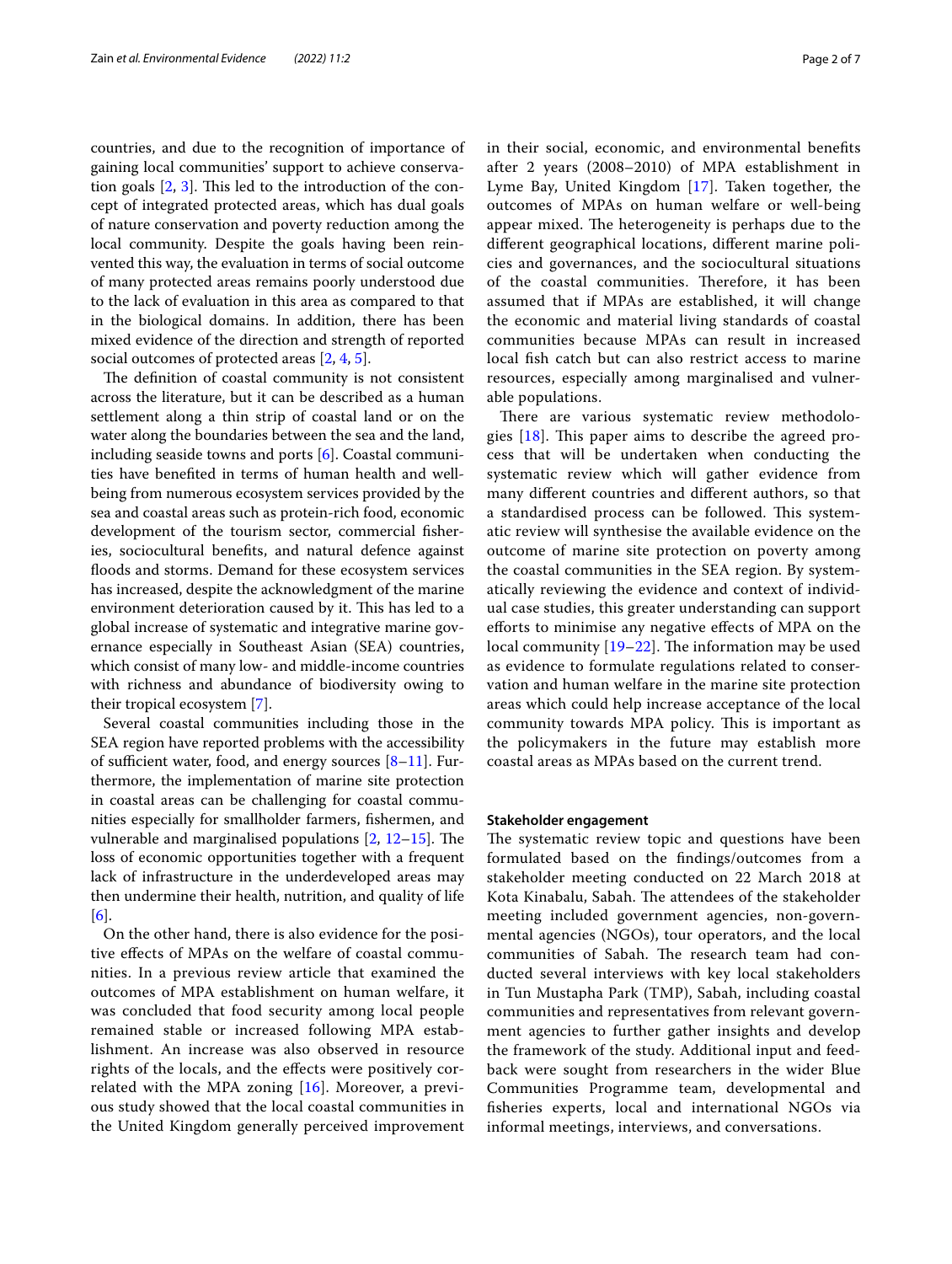# **Objectives of the review**

The primary objective of the proposed systematic review is to examine the efect of implementation of marine site protection on poverty among the coastal communities in SEA. The definition of poverty in this study follows the definition provided by World Bank. Those who live on less than US\$1.90 per day is considered as extreme poverty, whereas those who live on between \$1.90 and \$3.10 per day is considered as moderate poverty. In addition, we will also refer to the poverty line provided by the government of the research country. The present study is limited to the poverty measurement on economic and material living standards as defined in Table [2](#page-4-0). These two domains were chosen because both domains are commonly reported in the site protection literature, based on the recent systematic map that focused on the SEA region [\[7](#page-5-6)]. We acknowledge that a multidimensional poverty concept may refect a better assessment of poverty level in a population as compared to the income-based measurement as suggested by the World Bank. Nevertheless, it was not considered due to the difficulty in having a common standard measure of poverty across diferent studies in this review.

#### **Review question**

This protocol for a systematic review is intended to answer the following question: "What are the outcomes of marine site protection implementation on poverty in terms of material and economic living standards of coastal communities in SEA?". The components of the question according to the PICO (Population–Intervention–Comparator–Outcomes) framework are listed as follows:

Population: coastal communities in Southeast Asia (including communities living within the coastline and on islands).

Intervention: marine site protection.

Comparator: any comparator which falls under one of the followings; (i) a diferent site with no marine protection, (ii) the same site, before the marine protection was implemented, (iii) a diferent site, with another marine protection implementation.

Outcomes: economic and material living standards.

#### **Identifcation of review topic**

A recent systematic map by Eales et al. [[7\]](#page-5-6) identifed 281 studies on the outcome of marine management and conservation interventions on human well-being in the developing countries of SEA. The systematic map gives a general overview on the available database of evidence for on-site protection interventions to human health and well-being. It also identifed several knowledge clusters, including studies that investigated the links between marine site protection and economic living standards. The present systematic review will use the information and literature gathered from the systematic map to identify relevant studies related to marine site protection and poverty reduction in the coastal communities from the systematic map. We will also search for additional documents from the online databases and grey literature. Like the systematic map, the present study will investigate all the evidence from 11 SEA countries.

#### **Methods**

In the systematic review, the marine site protection will be defned as the marine sites that are either being managed formally by the 'national and local government', 'non-governmental organisations', or 'people's organisations' for environmental conservation such as Marine Protected Area (MPA). The systematic review will follow the guidelines for systematic reviews from environmental management issued by the Collaboration for Environmental Evidence [\[23](#page-6-8)] and the guideline from Reporting Standards for Systematic Evidence Syntheses (ROSES) (Additional fle [2](#page-5-8)) [\[24\]](#page-6-9).

## **Studies identifed by the systematic map**

Part of the developed systematic map [[7\]](#page-5-6) yielded a library of studies that examined the interaction between marine site protection and poverty reduction in SEA. Specifcally, the map compiled 129 documents that described the interactions across the topics of site protection to economic and material living standards of coastal communities in the SEA region. These documents will be the primary materials used in this study. In this systematic map, the last bibliographic database search was undertaken in August 2019. Additional searches will be undertaken from August 2019 onwards at online databases of Web of Science Core Collection, Ovid Medline®, Environmental Complete, Scopus, and Google Scholar platforms to extract recently available literature. Relevant grey literature will be extracted from the systematic map, and we will perform additional grey literature searches in the websites described in Additional fle [3.](#page-5-9)

We will remove duplication of all retrieved documents from our search strategies and the previous systematic map by using EndNote remove duplication feature to avoid redundancy during screening. A worksheet (Excel) will be created containing information on every step taken including information such as search date, search string used, search restrictions, source organisation, and web address.

#### **Search strategy**

The search string was developed in two sub-strings of intervention and outcome terms. We adapted the search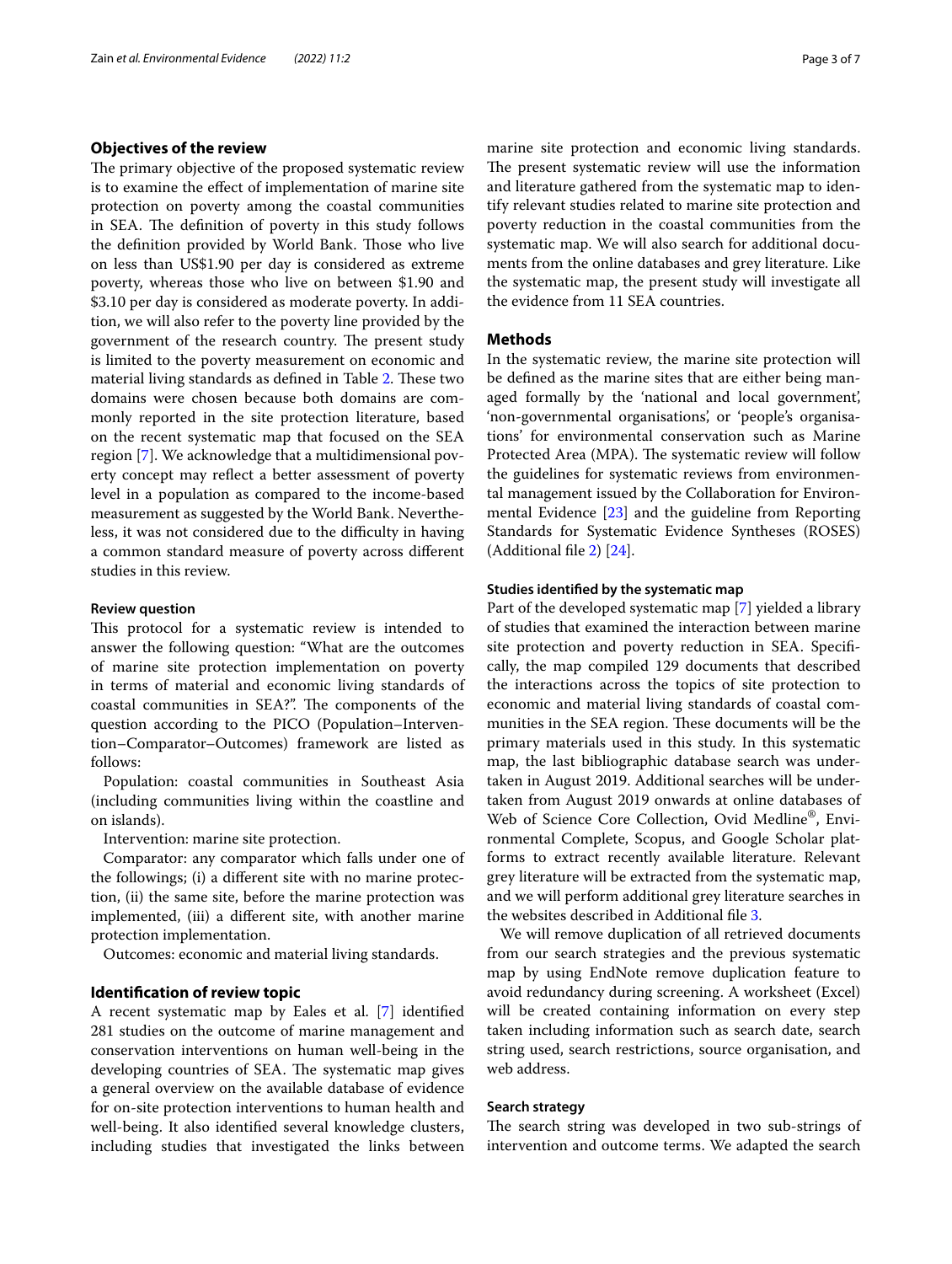strings from the recent systematic map [[7\]](#page-5-6). The search string in Table [1](#page-3-0) will be used in the search of databases from the Web of Science Core Collection, Scopus, Ovid Medline®, and Environmental Complete. The search string will be adapted for Google Scholar according to its search capability.

# **Comprehensiveness of the search**

Eleven key research papers that are relevant to the MPA and economic and material living standards have been identified from the systematic map  $[7]$  $[7]$ . These studies (attached in Additional fle [1\)](#page-5-10) were used as benchmark studies when the search strings were developed. Initial scoping performed in Web of Science Core Collection, Scopus, Ovid Medline®, Environmental Complete, and Google Scholar with the search string resulted about 3658 potentially relevant articles.

# **Article screening and study eligibility criteria**

Articles will be evaluated for inclusion at two successive stages by using the study inclusion criteria described in Table  $2$ . At Stage 1, two reviewers (R1 and R2) will screen the titles and abstracts to agree on which papers to include or exclude. Reviewers will review the abstracts and reject those not aligned with the eligibility criteria in Table [2](#page-4-0), while documenting the decisions.

At Stage 2, R1 will retrieve the full paper of the included abstracts. These papers will be divided among three pairs of reviewers (R1/R4, R2/R3, and R5/R6) who will conduct the full-text screening according to the eligibility criteria in Table [2](#page-4-0).

Several studies that fulfl the PICO inclusion criteria will be shared with reviewers as learning tools before proceeding with the screenings. A list of studies rejected based on full-text assessment will be provided in an appendix of the full report, together with the reasons for exclusion. Consistency checking will be done at stages 1 and 2. At stage 1, approximately 10% of titles and abstracts will be double screened. Any discrepancies will be discussed and resolved between the

two reviewers. Where both reviewers cannot reach agreement, the paper will move to the next stage. The reviewers will include a study whenever there is uncertainty regarding its relevance, e.g., when information in the abstract is deficient, unavailable, or missing. If the inter-rater agreement is lower than 80%, the double screening and consistency checking will be repeated for another 10% of the articles. Once at least 80% interrater agreement is reached, the remaining of the total number of the titles and abstracts will be divided into two for single screening at stage 1.

At stage 2, at least 10% of full texts will be screened by all the reviewers. Any discrepancies will be discussed and resolved by the whole reviewer group. If the inter-rater agreement is lower than 80%, the double screening and consistency checking will be repeated for another 10% of the articles. Once at least 80% interrater agreement is reached, the remaining of the total number of full texts will be divided so that each of the six reviewers can undertake single screening. Alongside percentage agreements, the kappa statistic will be used to check for inter-rater reliability [[25](#page-6-10)].

# **Study validity assessment**

Eligible studies will be subjected to critical appraisal. The studies will be evaluated for methodological quality by using the Joanna Briggs Institute (JBI) critical appraisal checklist for cross sectional, case control, cohort, prevalence, and qualitative study types, given in Additional file [4](#page-5-11). The JBI critical appraisal tools have been tested and extensively used for evidence syntheses in the feld of healthcare. If there are any modifcations that need to be made according to the diference between health (JBI designed the tools for health studies) and environmental studies, we will make these changes and clarify what these changes are in the fnal report. It is unlikely we will know exactly what these changes will be until we have tested a sample of eligible studies from our review.

<span id="page-3-0"></span>Table 1 Search string that will be used in the search of the literature in the Web of Science Core Collection, Scopus, Ovid Medline® and Environmental Complete databases

| Search string |                                                                                                                                                                                                                                                                                                                                                                                                                                                              |  |
|---------------|--------------------------------------------------------------------------------------------------------------------------------------------------------------------------------------------------------------------------------------------------------------------------------------------------------------------------------------------------------------------------------------------------------------------------------------------------------------|--|
|               | Intervention terms ("marine protect*"OR"marine reserve*"OR"marine refug*"OR"marine park*"OR"partial closure"OR"no\$take zone"OR"no\$trawl*"<br>OR "marine conservation zone" OR "nature park") OR "mangrove protect*" OR "mangrove reserve*" OR "mangrove refug*" OR "man-<br>grove park*"OR mangrove management)<br>and .                                                                                                                                   |  |
| Outcome terms | (poverty OR impoverish* OR unemploy* OR non-employ* OR depriv* OR disadvantaged OR disparit* OR underprivilege* OR<br>inequit* OR inequalit* OR needy* OR "resource\$poor" OR penury* OR privation* OR destitut* OR vulnerab* OR "socio\$econom*" OR<br>"low\$income" OR economy OR economic* OR inequit* OR equit* OR "resource\$rich" OR advantaged OR employ* OR "high\$income"<br>OR income OR livelihood* OR "standard of living" OR "living standard") |  |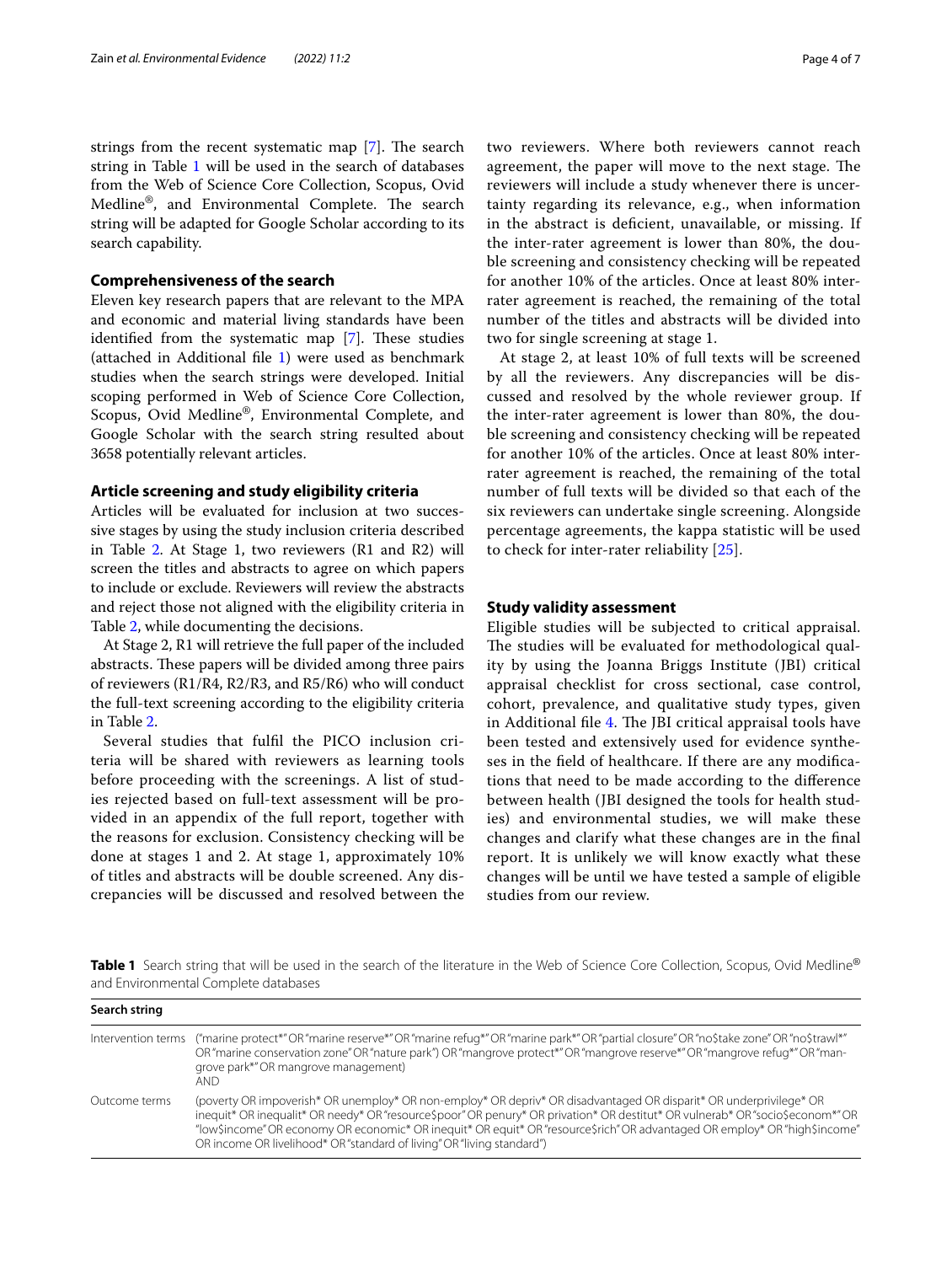# <span id="page-4-0"></span>**Table 2** Eligibility criteria

| Criteria         | Inclusion                                                                                                                                                                                                                                                                                                            | <b>Exclusion</b>                                                                                    |
|------------------|----------------------------------------------------------------------------------------------------------------------------------------------------------------------------------------------------------------------------------------------------------------------------------------------------------------------|-----------------------------------------------------------------------------------------------------|
| Types of study   | Any primary study with a comparator, including observational<br>and manipulative                                                                                                                                                                                                                                     | Simulation studies, review papers, and policy discussions                                           |
|                  | Studies which are in the English language. Note: majority of<br>conservation papers from previous systematic map related to<br>SEA regions are in English, hence the language of choice                                                                                                                              | Studies which are in languages other than English                                                   |
| Population       | Populations in the villages/urban areas within the coastline<br>(any community classified as coastal by the authors of each<br>study) in the SEA region. SEA is composed of 11 countries:<br>Brunei, Burma (Myanmar), Cambodia, Timor-Leste, Indonesia,<br>Laos, Malaysia, Philippines, Singapore, Thailand, Vietnam | Populations outside of the coastline in the Southeast Asia region                                   |
| Interventions    | Studies that reported about marine sites that are either being<br>managed formally by the 'national and local government' or<br>'non-governmental organisations' or 'people's organisations' in<br>the Southeast Asia region, for environmental conservation                                                         | Studies without any intervention related to marine sites                                            |
| Outcome measures | Poverty status in terms of economic or/and material living<br>standards. We followed the definition according to the system-<br>atic map (Garside and Eales 2020 in press):                                                                                                                                          | Studies that did not report poverty status in terms of the eco-<br>nomic and material living status |
|                  | Economic living standards include measures of income,<br>employment, employment opportunities, wealth/poverty, sav-<br>ings, payments, and loans                                                                                                                                                                     |                                                                                                     |
|                  | Material living standards include measures of access to and<br>availability of food, fibre, fuel and basic infrastructure (electric-<br>ity, water, telecommunications, and transportation); provision<br>of shelter; and assets owned (e.g., television)                                                            |                                                                                                     |
| Comparison       | Any comparator which falls under one of the followings:                                                                                                                                                                                                                                                              | No comparator                                                                                       |
|                  | (i) A different site with no marine protection                                                                                                                                                                                                                                                                       |                                                                                                     |
|                  | (ii) The same site, before the marine protection was imple-<br>mented                                                                                                                                                                                                                                                |                                                                                                     |

(iii) A different site, with another marine protection implementation

# **Data extraction strategy**

Data from the included studies including the information on the study design, the measures of economic and material status, and the reported outcome will be extracted and summarised in a standardised evidence table. The extracted information will be based on the PICO elements, and the recorded outcomes will include study design, method used, date of data collection, population type (intervention), age category, ethnicity, description of intervention, comparator, and intervention outcomes (Additional file [5](#page-5-12)). The extracted information will be used to measure the effects of interventions on poverty in coastal communities in SEA.

When necessary, we will ask authors of relevant articles to supply data and/or further information. This will primarily be done when data/key information is either missing or insufficient.

# **Potential efect modifers and reasons for heterogeneity**

Several potential efect modifers that may contribute to heterogeneity in the outcome will be identifed during the full-text screening and recorded for all the studies included in this review. A non-exhaustive list of potential efect modifers is given as follows:

- 1. Weather and/or climatic conditions.
- 2. Socioeconomic status.
- 3. Type of fshing sectors (commercial, traditional, or recreational).
- 4. Likelihood of natural disaster (floods, typhoons, seismic/volcanic activity).
- 5. Sociocultural factors e.g., dominant religion, societal structure.
- 6. Size of communities (area and number of people).
- 7. Age-structure of communities.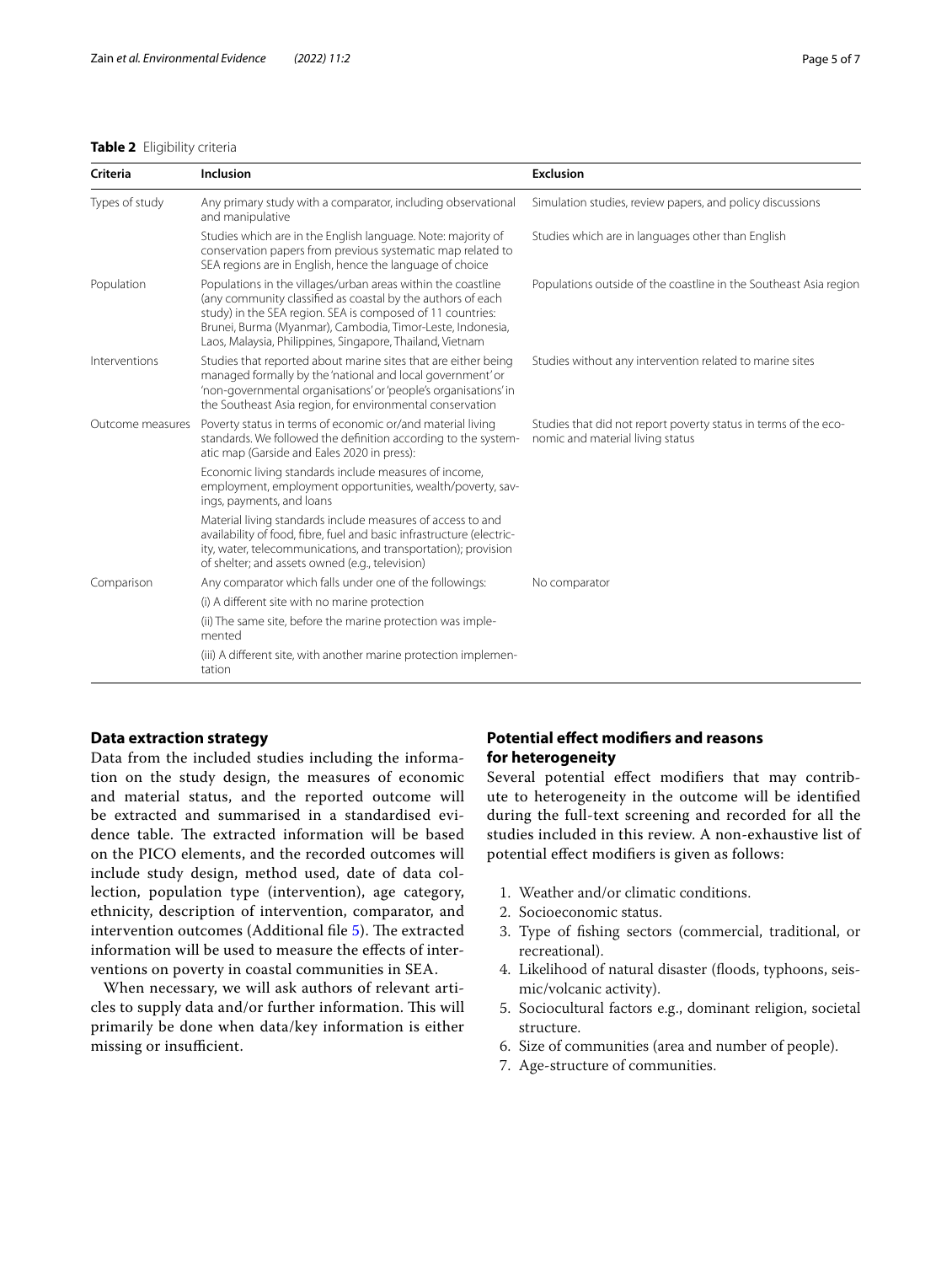# **Data synthesis and presentation**

A narrative synthesis of data from all studies included in the review will be generated to describe the strength and validity of the evidence base along with the study fndings. Tables and fgures will be produced to summarise these results. Where data are suitably comparable, metaanalysis will be considered. For this, the efect sizes will be standardised and weighted appropriately, for example, using the inverse of the variance.

If meta-analysis of efect sizes is possible, it will take the form of random-efects models. Full details of metaanalysis methods will be presented in the review report. Meta-regressions or subgroup analysis of categories of studies will also be performed where enough studies report common sources of heterogeneity. Publication bias and sensitivity analysis using critical appraisal categories will be carried out where possible. Overall efects will be presented visually in plots of mean efect sizes and variance in the systematic review.

## **Supplementary Information**

The online version contains supplementary material available at [https://doi.](https://doi.org/10.1186/s13750-022-00255-1) [org/10.1186/s13750-022-00255-1](https://doi.org/10.1186/s13750-022-00255-1).

<span id="page-5-10"></span><span id="page-5-8"></span>**Additional fle 1:** Benchmark studies.

<span id="page-5-9"></span>**Additional fle 2:** ROSES checklist.

<span id="page-5-12"></span><span id="page-5-11"></span>**Additional fle 3:** Websites for additional grey literature searches.

**Additional fle 4:** JBI critical appraisal checklist.

**Additional fle 5:** Data extraction sheet.

#### **Acknowledgements**

We would like to thank all our colleagues within the Blue Communities project for their direct or indirect support for this project. A special thanks also to Nguyen Phuong Thao from the Blue Communities team for their inputs in this paper. We also thank Ranita Hisham (Librarian) for her help during search string development.

#### **Authors' contributions**

This systematic review protocol has been drafted mainly by MAZ. JS, MIMN, JE, and EJ also contributed considerably during the drafting stage, which was led by JS as a team. MAZ, JS, NAY, and JE finalised the search string, article screening, and study inclusion criteria. NAY and MAZ contributed on formatting of the draft. MZ, GHC, AYHT, JS, MIMN, and FK contributed during the initial stage of the project including the stakeholder engagement and searching of relevant review question. JE, RG, and MZ contributed significantly on the technical aspects on the SLR. FK guided for the poverty aspects in the manuscript. All authors critically reviewed, edited, and added text to the draft. All authors read and approved the fnal manuscript.

#### **Funding**

This research has received funding in part from the Global Challenges Research Fund (GCRF) UK via the delivery partner, United Kingdom Research and Innovation (UKRI) under Grant Agreement Reference NE/P021107/1 to the Blue Communities project and Universiti Malaya (Grant No.: IF052-2107).

#### **Availability of data and materials**

Not applicable.

#### **Declarations**

**Ethics approval and consent to participate** Not applicable.

# **Consent for publication**

Not applicable.

#### **Competing interests**

The authors declare no competing interests. The funder had no role in the design of the study; in the collection, analyses, or interpretation of data; in the writing of the manuscript, or in the decision to publish the results.

#### **Author details**

<sup>1</sup> Department of Urban and Regional Planning, Faculty of Built Environment, Universiti Malaya, Kuala Lumpur, Malaysia. <sup>2</sup> Department of Basic Health Sciences, Faculty of Pharmacy, MAHSA University, Kuala Lumpur, Malaysia. <sup>3</sup> Department of Primary Care Medicine, Faculty of Medicine, Universiti Malaya, Kuala Lumpur, Malaysia. 4 Department of Social and Preventive Medicine, Faculty of Medicine, Center for Population Health, Universiti Malaya, 50603 Kuala Lumpur, Malaysia. <sup>5</sup> Faculty of Public Health, Universitas Airlangga, Surabaya, Indonesia. <sup>6</sup> Faculty of Science, Institute of Biological Sciences, Universiti Malaya, Kuala Lumpur, Malaysia. <sup>7</sup> Faculty of Business Management, Universiti Teknologi MARA, 26400 Shah Alam, Pahang, Malaysia. <sup>8</sup>European Centre for Environment and Human Health, College of Medicine and Health, University of Exeter, Knowledge Spa, Truro TR1 3HD, UK. <sup>9</sup>College of Fisheries and Aquatic Sciences, Western Philippines University, Puerto Princesa, Palawan, Philippines. 10Centre for Civilisational Dialogue, Universiti Malaya, Kuala Lumpur, Malaysia.

#### Received: 21 May 2021 Accepted: 5 January 2022 Published online: 04 February 2022

#### **References**

- <span id="page-5-0"></span>1. Campbell BM, Sayer J, Walker B. Navigating trade-offs: working for conservation and development outcomes. Ecol Soc. 2010;15:6.
- <span id="page-5-1"></span>2. Gurney GG, Cinner J, Ban NC, Pressey RL, Pollnac R, Campbell SJ, et al. Poverty and protected areas: an evaluation of a marine integrated conservation and development project in Indonesia. Glob Environ Chang Hum Policy Dimens. 2014;26:98–107.
- <span id="page-5-2"></span>3. Sunderlin W, Angelsen A, Belcher B, Burgers P, Nasi R, Santoso L, et al. Livelihoods, forests, and conservation in developing countries: an overview. World Dev. 2005;33:1383–402.
- <span id="page-5-3"></span>4. Andam K, Ferraro P, Sims K, Healy A, Holland M. Protected areas reduced poverty in Costa Rica and Thailand. Proc Natl Acad Sci USA. 2010;107:9996–10001.
- <span id="page-5-4"></span>5. Maliao RJ, Polohan BB. Evaluating the impacts of mangrove rehabilitation in Cogtong Bay, Philippines. Environ Manage. 2008;41(3):414–24.
- <span id="page-5-5"></span>6. Azzeri A, Ching GH, Jaafar H, Noor MIM, Razi NA, Then AYH, et al. A review of published literature regarding health issues of coastal communities in Sabah, Malaysia. Int J Env Res Public Health. 2020. [https://doi.org/10.](https://doi.org/10.3390/ijerph17051533) [3390/ijerph17051533.](https://doi.org/10.3390/ijerph17051533)
- <span id="page-5-6"></span>7. Eales J, Bethel A, Fullam J, Olmesdahl S, Wulandari P, Garside R. What is the evidence documenting the effects of marine or coastal nature conservation or natural resource management activities on human well-being in South East Asia? A systematic map. Environ Int. 2021;151:106397.
- <span id="page-5-7"></span>8. Alva S, Johnson K, Jacob A, D'Agnes H, Mantovani R, Evans T. Marine protected areas and children's dietary diversity in the Philippines. Popul Environ. 2016;37(3):341–61.
- 9. Cunningham K, Ferguson E, Ruel M, Uauy R, Kadiyala S, Menon P, et al. Water, sanitation, and hygiene practices mediate the association between women's empowerment and child length-for-age z-scores in Nepal. Matern Child Nutr. 2019. [https://doi.org/10.1111/mcn.12638.](https://doi.org/10.1111/mcn.12638)
- 10. Kamat VR, Kinshella MLW. Food insecurity and coping strategies in a marine protected area in southeastern Tanzania. Ecol Food Nutr. 2018;57(3):187–205.